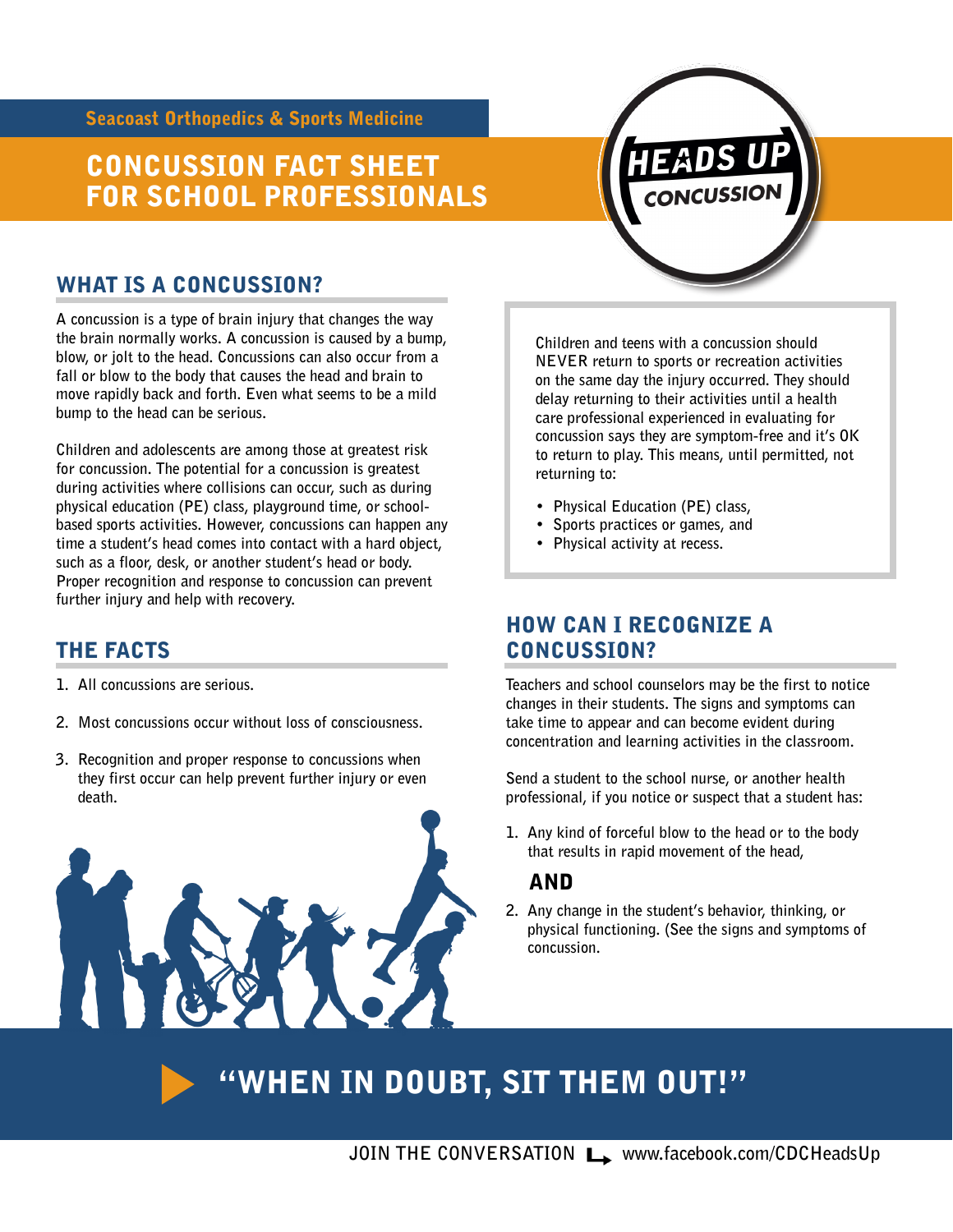# WHAT ARE THE SIGNS AND SYMPTOMS OF A CONCUSSION?

**The signs and symptoms of concussion can show up right after an injury or may not appear or be noticed until hours or days after the injury. Be alert for any of the following signs or symptoms. Also, watch for changes in how the student is acting or feeling, if symptoms are getting worse, or if the student just "doesn't feel right."** 

## SYMPTOMS REPORTED BY STUDENT:

#### **EMOTIONAL:**

- **Irritable**
- **Sad**
- **More emotional than usual**
- **Nervous**

#### **THINKING/REMEMBERING:**

- **Difficulty thinking clearly**
- **Difficulty concentrating or remembering**
- **Feeling more slowed down**
- **Feeling sluggish, hazy, foggy, or groggy**

#### **SLEEP\*:**

- **Drowsy**
- **Sleeps less than usual**
- **Sleeps more than usual**
- **Has trouble falling asleep**

**\*Only ask about sleep symptoms if the injury occurred on a prior day** 

#### **PHYSICAL:**

- **Headache or "pressure" in head**
- **Nausea or vomiting**
- **Balance problems or dizziness**

HEADS UI

- **Fatigue or feeling tired**
- **Blurry or double vision**
- **Sensitivity to light or noise**
- **Numbness or tingling**
- **Does not "feel right"**

## SIGNS OBSERVED BY SCHOOL STAFF:

- **Appears dazed or stunned**
- **Is confused about events**
- **Answers questions slowly**
- **Repeats questions**
- **Can't recall events prior to the hit, bump or fall**
- **Can't recall events after the hit, bump or fall**
- **Loses consciousness (even briefly)**
- **Shows behavior or personality changes**
- **Forgets class schedule or assignments**

#### DANGER SIGNS

**Be alert for symptoms that worsen over time. A student should be seen in an emergency department right away if s/he has:** 

- **One pupil (the black part in the middle of the eye) larger than the other**
- **Drowsiness or cannot be awakened**
- **A headache that gets worse and does not go away**
- **Weakness, numbness, or decreased coordination**
- **Repeated vomiting or nausea**
- **Slurred speech**
- **Convulsions or seizures**
- **Difficulty recognizing people or places**
- **Increasing confusion, restlessness, or agitation**
- **Unusual behavior**
- **Loss of consciousness (even a brief loss of consciousness should be taken seriously)**

JOIN THE CONVERSATION AT  $\rightarrow$  www.facebook.com/CDCHeadsUp

TO LEARN MORE GO TO >> WWW.CDC.GOV/CONCUSSION